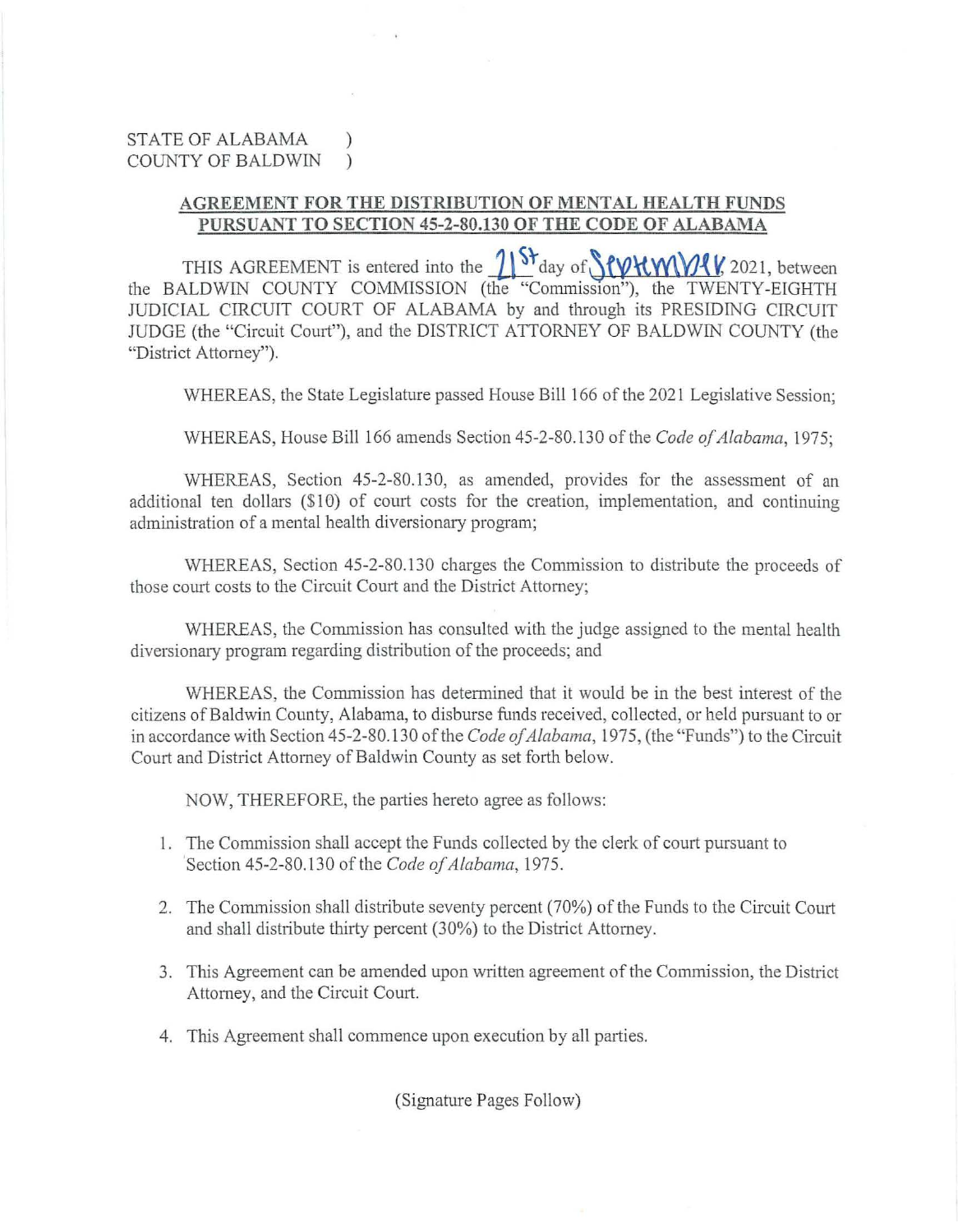IN WITNESS WHEREOF, the parties hereto have affixed their hands and seals this date, as follows:

Date:

## **BALDWIN COUNTY COMMISSION**

JOE DAVIS, III<br>As Its: Chairman

By:

ATTEST:

WAYNE DYESS County Administrator

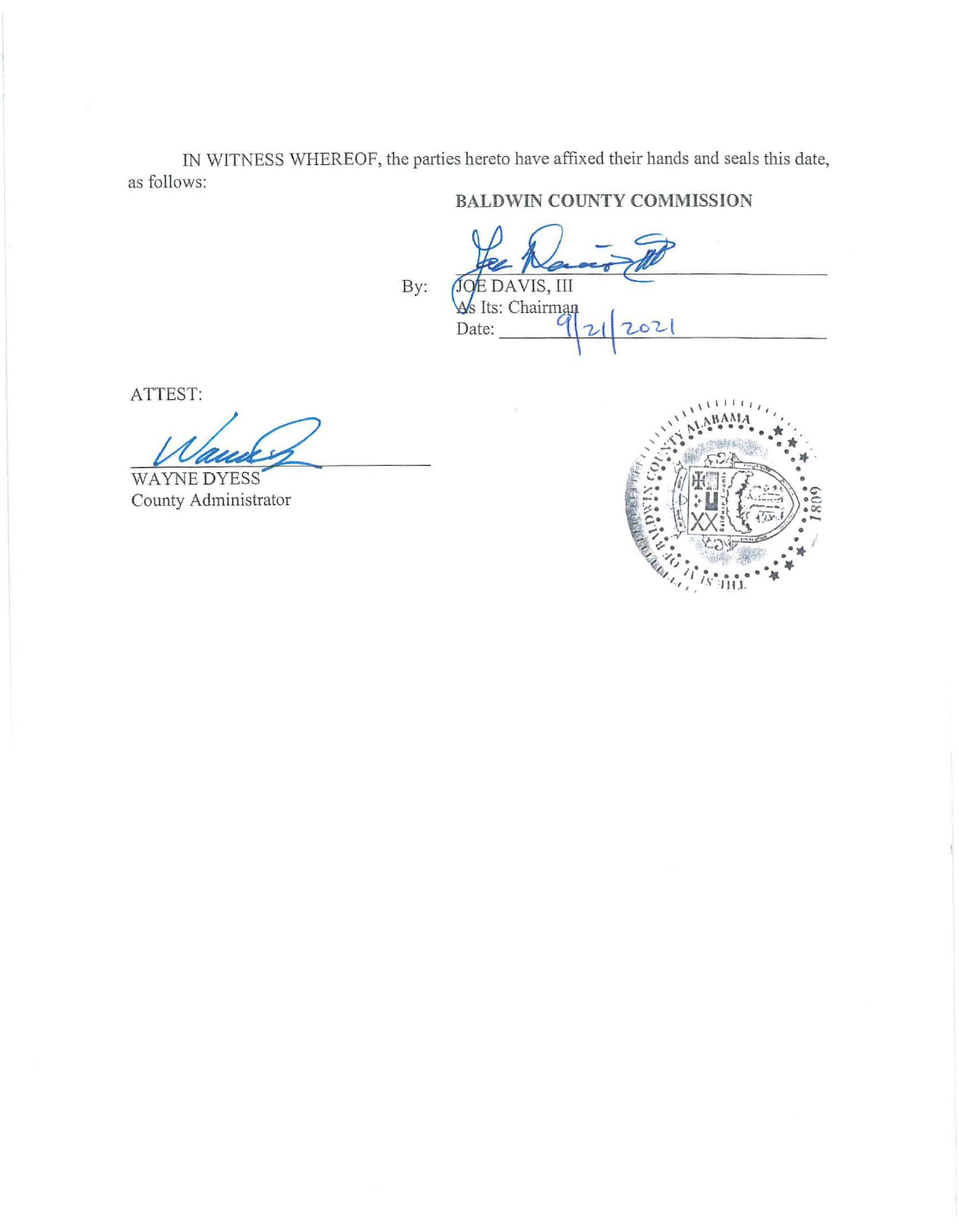## BALDWIN COUNTY DISTRICT ATTORNEY

By: ROBERT WILTERS

Date:  $\frac{9}{10}$ 

 $\mathcal{A}$  .